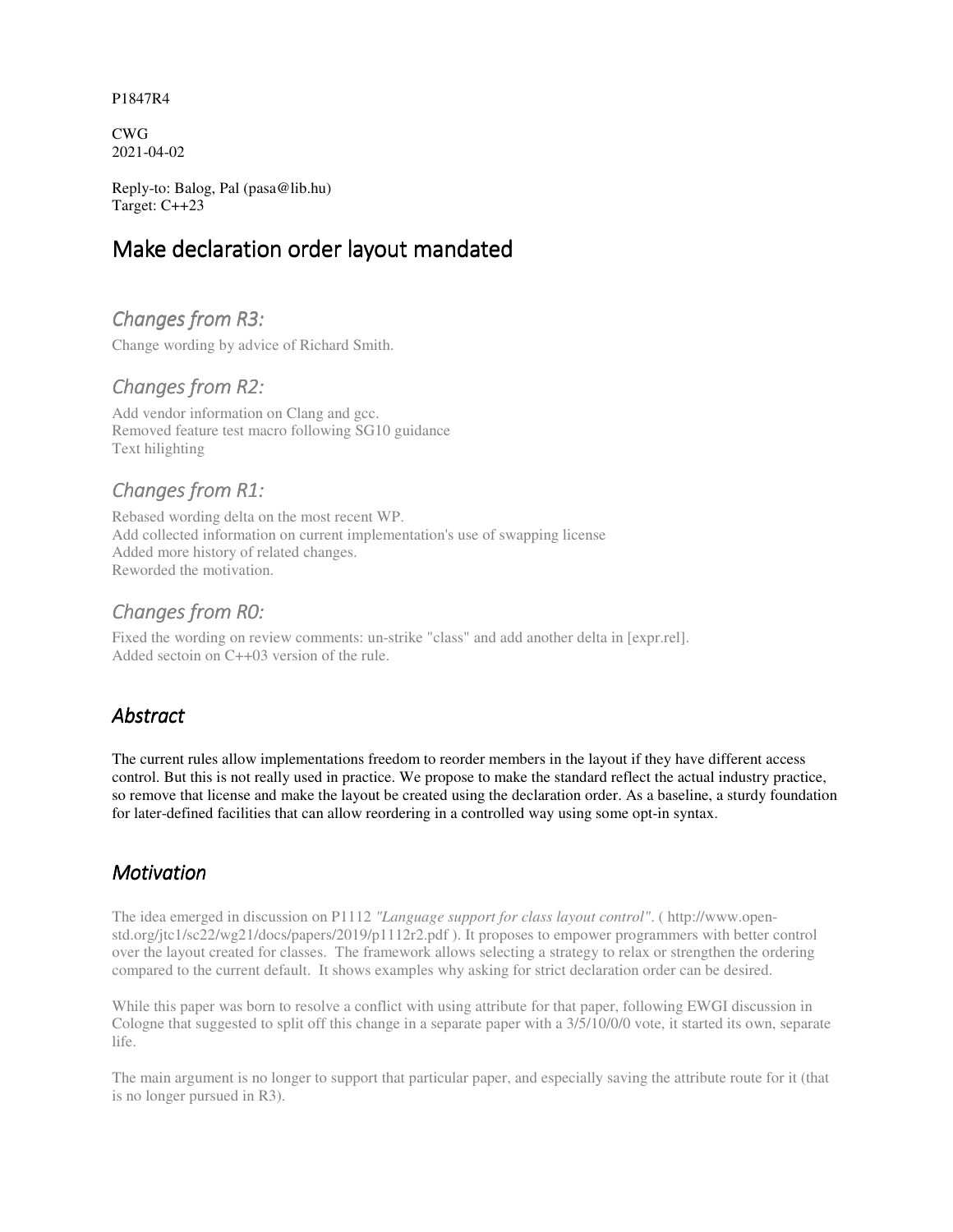We want this change for much better reasons: it seem to be the established industry practice. And also a cleanup/simplification of the rules. That will serve much better as a foundation to build on.

The other good reason is that the current rule just **doesn't make sense**. And seems established by an accident.

The first version of the standard had one fixed point: a POD struct needed to be compatible with C. Beyond that it could have allowed anything, but decided to use the access labels for control. That allowed the user who desired ordering between some members to put them is a block, or allow any swapping by inserting labels for each. On forums there were suggestions to use that style that looked surprisingly readable, edit-flexible and had potential to provide a better-optimized layout. *This paper would not have been written if we still had the rule this way*.

But it changed in a significant way for C++11: instead of labels it was reworded to work on just the effective access level. The paper (N2342) is explicit on that it wants it that way, though does not elaborate the explanation. And it is mostly tied to "standard-layout", not anything outside of that. So the extra restriction looks nothing but collateral damage.

This change happened after a good decade of C++ being standardized. On the review it was assumed as potential, bit not realistic ABI break. And we are not aware of related complaints, so assume that even using the wide license was not picked up.

Looking back we suggest that it was a suboptimal change, the ordering should have either stayed unchanged or pushed all the way to complete removal. And we will be better off correcting it. Going backwards is less practical, as there was a good reason of ignoring the license: it adds serious ABI headache, while without aimed control the benefits are moot. The labels are there for a different reason and the programmer is supposed to know its goals and be able to communicate to the compiler. And for the cover of those cases we have work in progress. The current rule is more in the way of those than the "clean slate" created by going all the way.

#### *Proposal*

We propose to remove the implementation's license of member reordering in case access control is mixed. In this paper we do not propose anything else. Probably easiest to look directly at the wording section.

### *Impact on standard layout*

What counts as standard layout for C++ does not change from *this* paper, as [class.prop] bullet (3.3) does not change. This is deliberate as observable impact of that would bring in extra risk that is best handled separately. That supposed to happen in paper P1848 dedicated to recover information related to what SL means and tune it for needs of other papers and this one.

This means that is standard layout<T> still reports false (as did before, avoiding behavior change in code that issued the test). Also related benefits like offsetof or common initial sequence do not apply. But for interfacing with other languages the actual layout will be fine and immediately usable "by standard" instead of just "by observation".

#### *What implementations use the license currently*

As we have no view of all the existing or possible implementations, the answer can not be complete. I asked around on several forums for help, and got the following:

- Microsoft, Clang and gcc and one more major implementer said they do not use the swapping license and are not **impacted** from the change.

 - EDG has a configuration flag ("targ\_field\_alloc\_sequence\_equals\_decl\_sequence") that can be set to false, in which case we first lay out public field, followed by protected fields, followed by private fields. But not aware of an actual customer using it and can't recall a customer report with that mode used.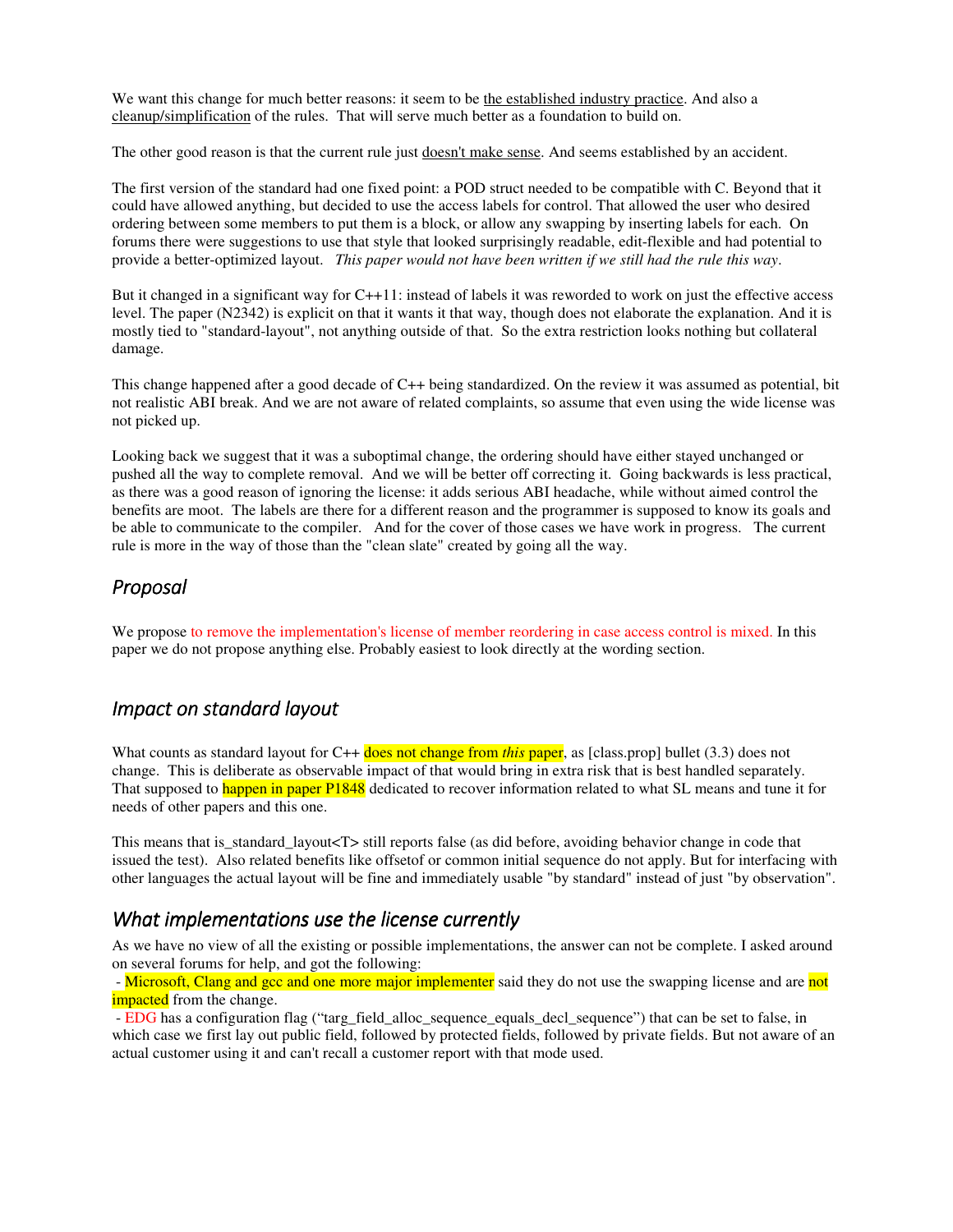#### *Impact on implementation that did not use the license*

It is conforming without any change. The users who wanted declorder layout and this far only relied on hope or ABI documentation now can rely on the standard directly. And run no further risk whether the implementation decides to change its mind later on.

#### *Impact if an implementation did use the license after all*

Without further change it becomes non-conforming. If it doesn't track the standard, will likely not change the behavior at all, and the users will not notice any change. A more interesting risk for this case if new code starts to rely on the new rule and gets migrated to such a platform.

If it does track the standard, it will most likely offer mode for old compatibility. As the actual layout for the case was "unspecified", the users had not much to rely on beyond ABI specification and will see changes there.

It's important to note that tweaking the layout in various ways appear as a high demand target. We already have several papers in flight and people working on use cases. By the time this change is released in the standard we can expect other facilities that move this rule in the other direction. So through them they may be conforming again, with just some documentation work. For example to cover EDG's case I'm adding that strategy to the proposed list. So users will be able to request it on per/class basis with the opt-in syntax. And while bulk introduction is not active part of the paper, they can document the configuration as such and work as inserting the request on the code.

In a similar way the current rule could be added too, though unlike EDG's approach it is not inherently ABI-stable so probably not practical.

### *We can't just change such an old established rule*

The interesting thing is that we did in fact change this rule, and I could not even locate the related papers and discussion allowing that. C++11 has similar text to current, but

C++03 9.2 p12: "Nonstatic data members of a (non-union) class declared without an intervening *access-specifier* are allocated so that later members have higher addresses within a class object. The order of allocation of nonstatic data members separated by an *access-specifier* is unspecified (11.1). ..."

allowed way more freedom to rearrangement. That was trimmed significantly. The old rule required only members between labels kept in a block, and those blocks placed in any way. The new ignores the labels and allows just 3 blocks with the public, protected and private members, and those zipped.

#### This change was made in the paper N2342 "POD revisited" ( http://www.open-

std.org/jtc1/sc22/wg21/docs/papers/2007/n2342.htm ). The paper aimed to decompose "POD" into trivial and standard-layout. The motivation says "*As a consequence of allowing members of any access control in standardlayout types, the current requirement that POD data members have no intervening access-specifiers is changed to require only that such data members have the same access control. This change is believed to also be more in line with programmer expectations than the current requirements.*" This is not really what is reflected in the wording delta, as it was not only used in the definition of the new term of standard-layout, but also restricted the ways of how the layout is created. For either standard or non-standard layout types.

I could not find anything related from the EWG discussion. On CWG review the team did flag the change in paragraph as ABI-breaking (http://wiki.edg.com/bin/view/Wg21toronto/CoreWorkingGroup ), but not used so far.